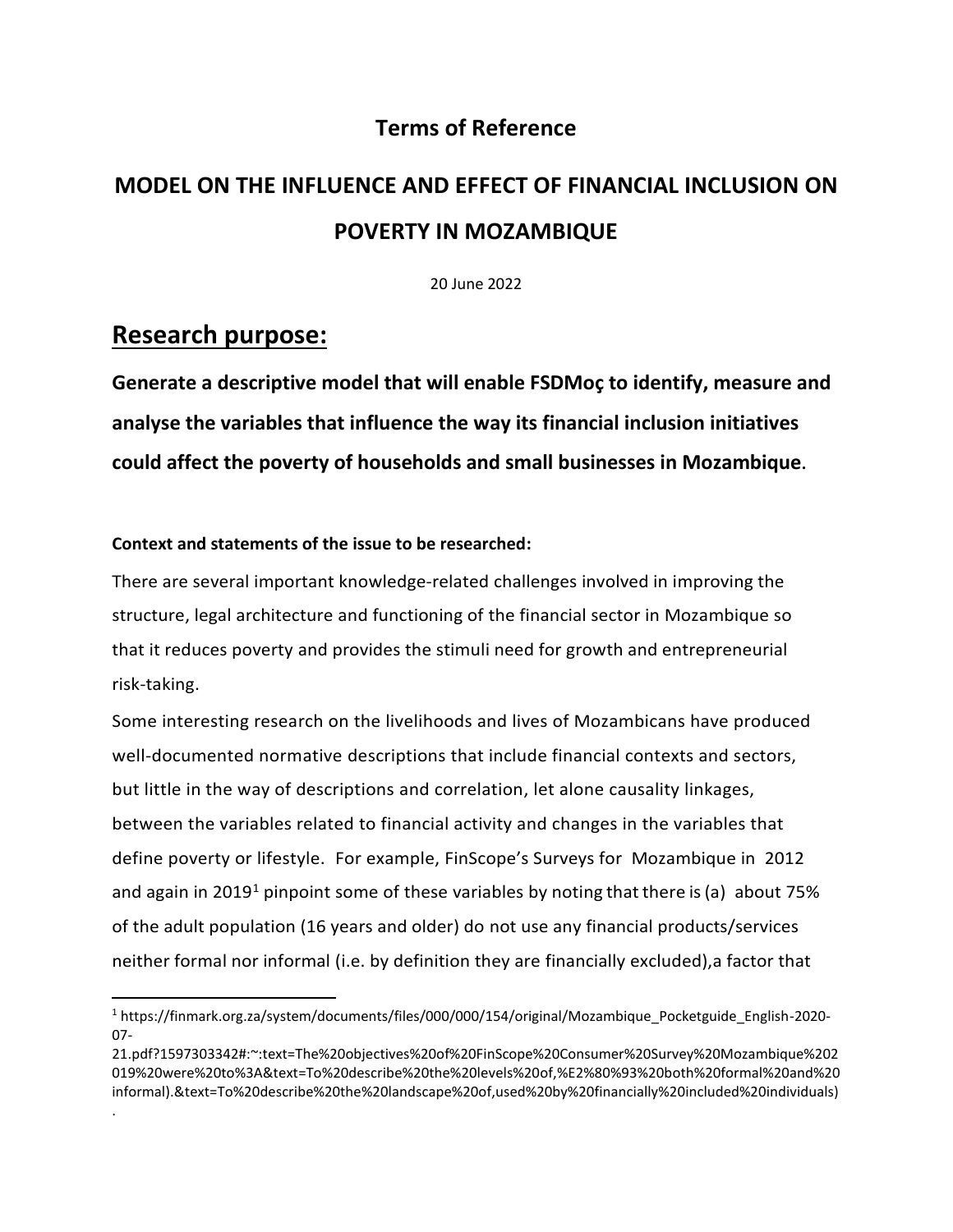is particularly high in rural areas; (b) about 75% of MSME owners are financially excluded, i.e. they do not use any financial products/services (neither formal nor informal) to manage their business finances, and only 11% are served by formal institutions (banks and formal non-banks); and (c) about half of MSME owners save (mainly at home), but only 5% borrow money (mainly from family and friends), and mostly for cash flow management and not capital investment for growth or productivity. The Finscope analyses describe the statistics relating to individual and household-level financial access and use, but generally use proxy measures on the supply side to do that. FinScope and other sources publish statistics that clearly show that efforts to promote Financial Inclusion have had a significant effect at the meso or macro level (ex., the percentage of people who have access to banking services through digital financial applications has significantly improved), but those statistics don't make the link between FI services and poverty per se (i.e. the benefits to users in terms of poverty mitigation).

The World Bank's (WB) Mozambique Financial Sector Assessment (2009) indicated that the outreach of foreign-owned banks and financial firms that operate in Mozambique (including microfinance) was limited; financial intermediation was also highly segmented focusing on large corporates and salaried employees who had relatively good access to credit already, while for many segments of the population, access to credit and financial services was severely constrained. These conclusions have shaped the country strategy of global financial inclusion for all international financial institutions ever since.

Evidence of the positive relationship between a better functioning financial sector, sustainable economic growth and reduced inequality and poverty is often said to be strong in country-level strategic documents but the fact is that this conclusion is largely based on assumptions concerning correlation and not on evidence-supported research<sup>2</sup>. Moreover, the definition of what constitutes "reduced inequality and

 $2$  For example, improvements in the percentage of people that have access to bank accounts is assumed to be evidence of reduction in poverty, whereas the experience of places such as India clearly identifies the opposite.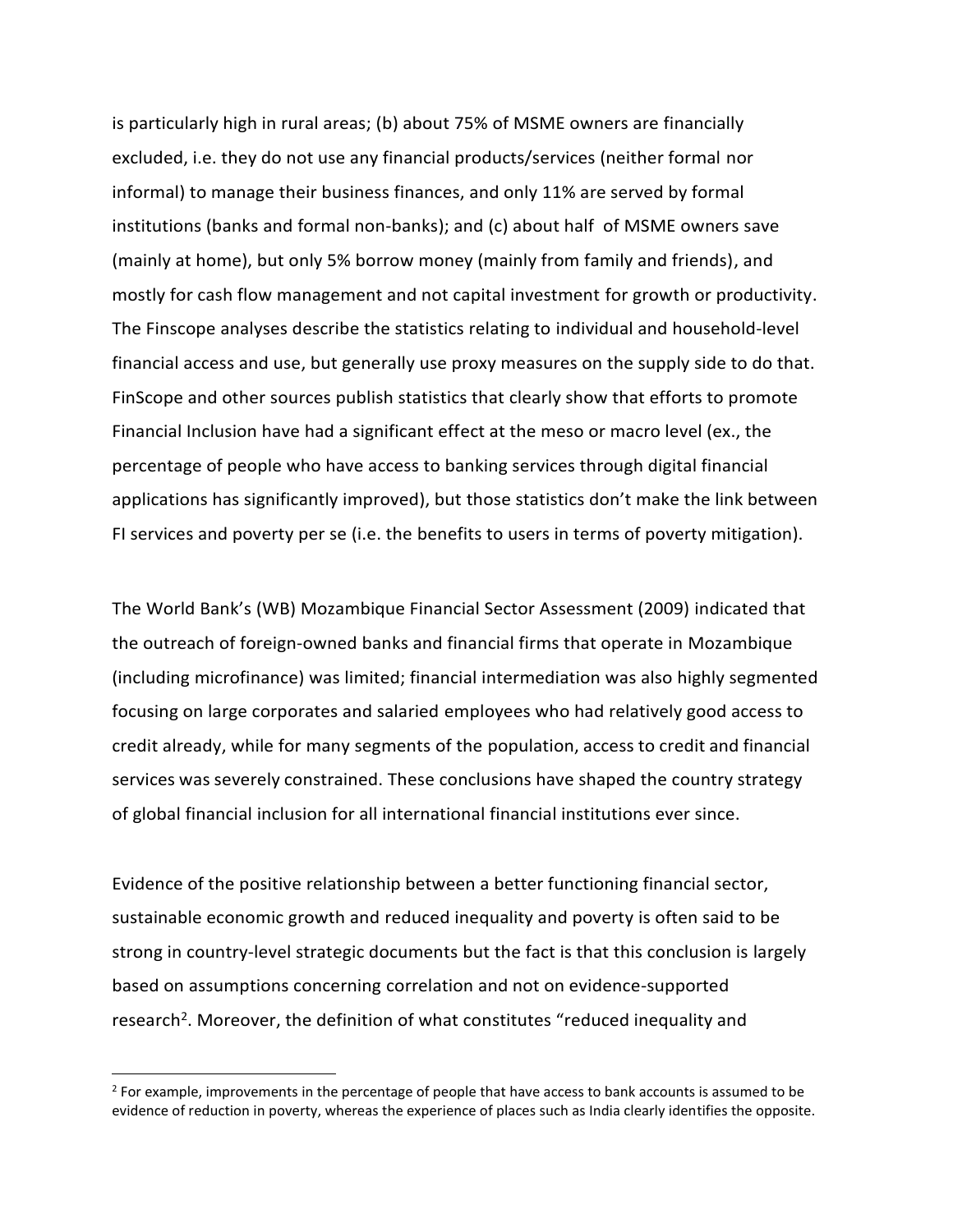poverty" is not provided to the reader in a way that links any "reduction" to efforts of financial inclusion; For example, if FSDMoç were to invest in an application or a service to improve the access and use of savings groups, how would that ease poverty of those who now had access and use? This knowledge gap has led FSDMoç specifically, and donors generally, to ask how they should prioritize the myriad of investment opportunities they are asked to consider if they cannot relate the expected effects of said investments to manifestations of poverty. What variables of poverty or SMSE growth and sustainability are changed as a result of FI initiatives, and are households and SMSE<sup>3</sup> perceiving that their poverty manifestations are being changed for the better? And FSDMoç believes that these are only a few relevant questions that need to be answered.

A 2013 meta-analysis commissioned by Sida entitled "What worksfor market development: A review of the evidence"<sup>4</sup> found support for the widely-held proposition that the financial system is crucial for economic development through, for example, its critical role in mobilizing savings, allocating resources, facilitating trading ofservices and goods, and hedging of risks for economic actors. Economists insist, however, that the correlation is not necessarily causal but contributory. The report also noted that a wellfunctioning financial system is instrumental for inclusive economic growth as it mobilizes finance for investments and working capital to MSMEs stimulating innovation, growth and job creation. Access to financial services (including credit, savings, insurance, remittances) was found to enable the poor to more effectively deal with shocks and cashflow variations, smoothingtheir consumption, build up human capital and leverage opportunities to expand material assets for economic activities and increase incomes. The study, as are many like it, is essentially at macro and meso levels; it does not deal with direct and observable effects at the micro level. It also focusses

Further, there is no analysis that empirically makes a link between the services and their effects in terms of wellbeing related to poverty abatement. For example, just because one has access does not indicate how that affects their well-being (no matter how defined by them), if it does at all.

 $3$  This ToR has knowingly not included "individuals" as a beneficiary cluster.

<sup>4</sup> https://www.oecd.org/derec/sweden/What-works-for-market-development-a-review-of-the-evidence.pdf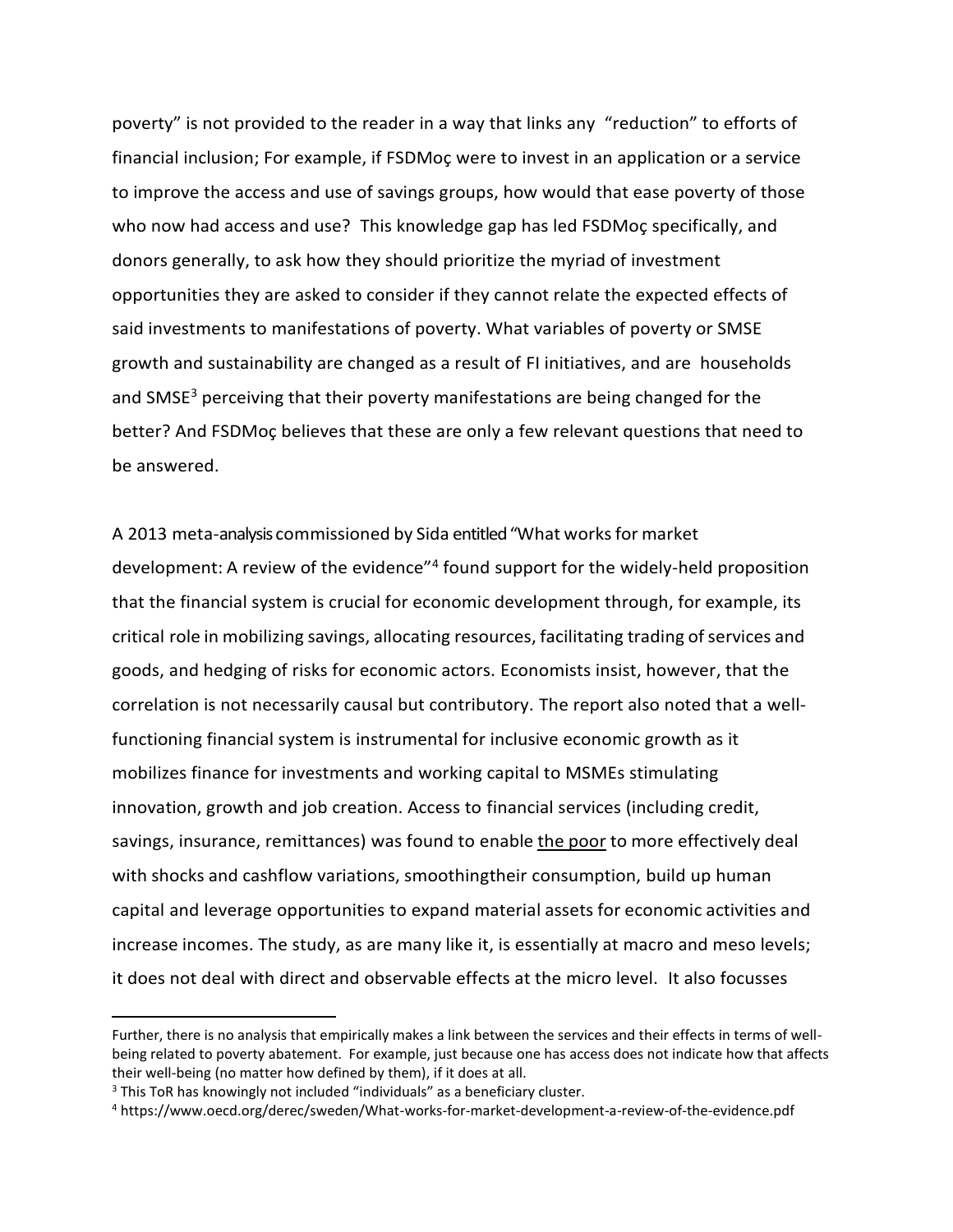on economic growth rather than poverty abatement; these two concepts are admittedly quite interlinked but they are not synonymous.

In fact, over time, economists have differed in their views on whether the development of the financial system was a cause of economic growth, or a result of it. Over the last decade, researchers have been able to test for the direction of influence and effect and establish that the deepening of the financial system in a country or region leads to growth and not the other way round. There is now a small, but very persuasive set of studies, using cross-country data sets, which show a robust relationship (but not necessarily a definitive causality one) between FSD and growth<sup>5</sup>. Moreover, studies tend to show that financial deepening correlates to poverty reduction.

These findings have spurred the development community to: a) assess what contexts, market conditions and policies are needed for FI to generate poverty reduction, b) define the outcomes that are needed to maximize the effects of financial system changes on growth and poverty reduction, and c) define specifically how the poverty of individuals, households and small enterprises is affected by changes in the financial systems.

Drawing on the joint World Bank and IMF Financial Sector Assessment Program (FSAP) assessment, and the findings of other studies, the World Bank's "Making Finance Work for Africa" recommended that financial systems changes needed to be built on the following three strands: **stability**, especially macro stability; **certainty**, focusing on predictability through, among other things, contract enforcement; and **transparency** of policies and commercial practices. Some macro-level indicators are available to monitor these three strands, but they do not inform on how the strands have physically affected the poor.

<sup>5</sup> For example, see Md Abdullah Omar and Kazuo Inaba, "Does financial inclusion reduce poverty and income inequality in developing countrie?. A panel data analysis", Journal of Economic Structures, 2020, 9:37. This study included 116 development countries. The focus was on an income-based definition of poverty.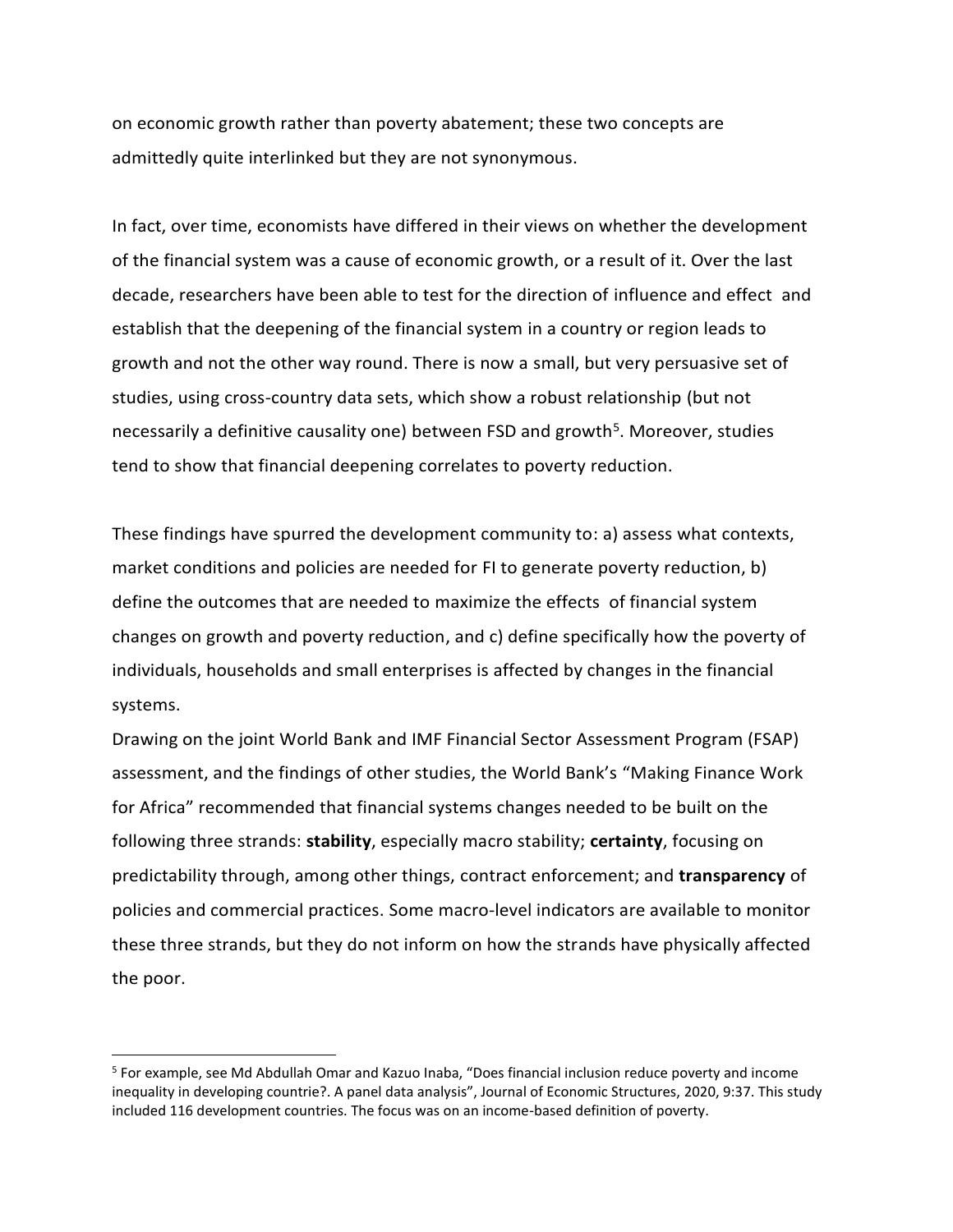In their 2004 text entitled: "Finance, Inequality and Poverty", Beck, Demirguc-Kunt, and Levine<sup>6</sup> found that financial development "causes" faster economic growth and reduces income inequality by disproportionately boosting the incomes of the poor. The authors note in their paper that these results are robust after controlling for other country characteristics and potential reverse causality They also show that almost 30 per cent of the variation across countries in rates of poverty reduction are attributable to cross-country variation in financial development. The study was a landmark in its time, and the concepts and associations between variables are still assumed to be relevant, but the analyses are again at a macro level, focusing on changes in income levels for the poor with correlations being made with improvements in the financial systems in place. None of these studies has concluded on what might be a broad definition of "causality"; moreover, the world has moved on from income-based analysis of poverty to the concept of multi-dimensional poverty. Whereas the former allows for conclusions to be drawn based on a single variable, the latter requires a greater knowledge on effects across a broad spectrum of variables. That is what this ToR wants to adopt as a basis.

A literature search indicates that there is a host of interesting studies that have analyzed the direct impact of FSD, including FI specifically, on poverty, especially in regards to the correlation between:

- Access to finance and child labor. There is indication that in many countries where there is an absence of developed financial markets, households can resort to child labor to cope with income variability<sup>7</sup>
- Access to finance and hunger. Research indicates that financial sector development significantly reduces undernourishment and improves food

<sup>6</sup> https://www.nber.org/papers/w10979

<sup>&</sup>lt;sup>7</sup>For one of the most scientifically rigorous studies, refer to: [https://www.nber.org/papers/w9018.](https://www.nber.org/papers/w9018) Other authors have confirmed the conclusions of this study but have not developed models to identify effects of changes in the independent variables.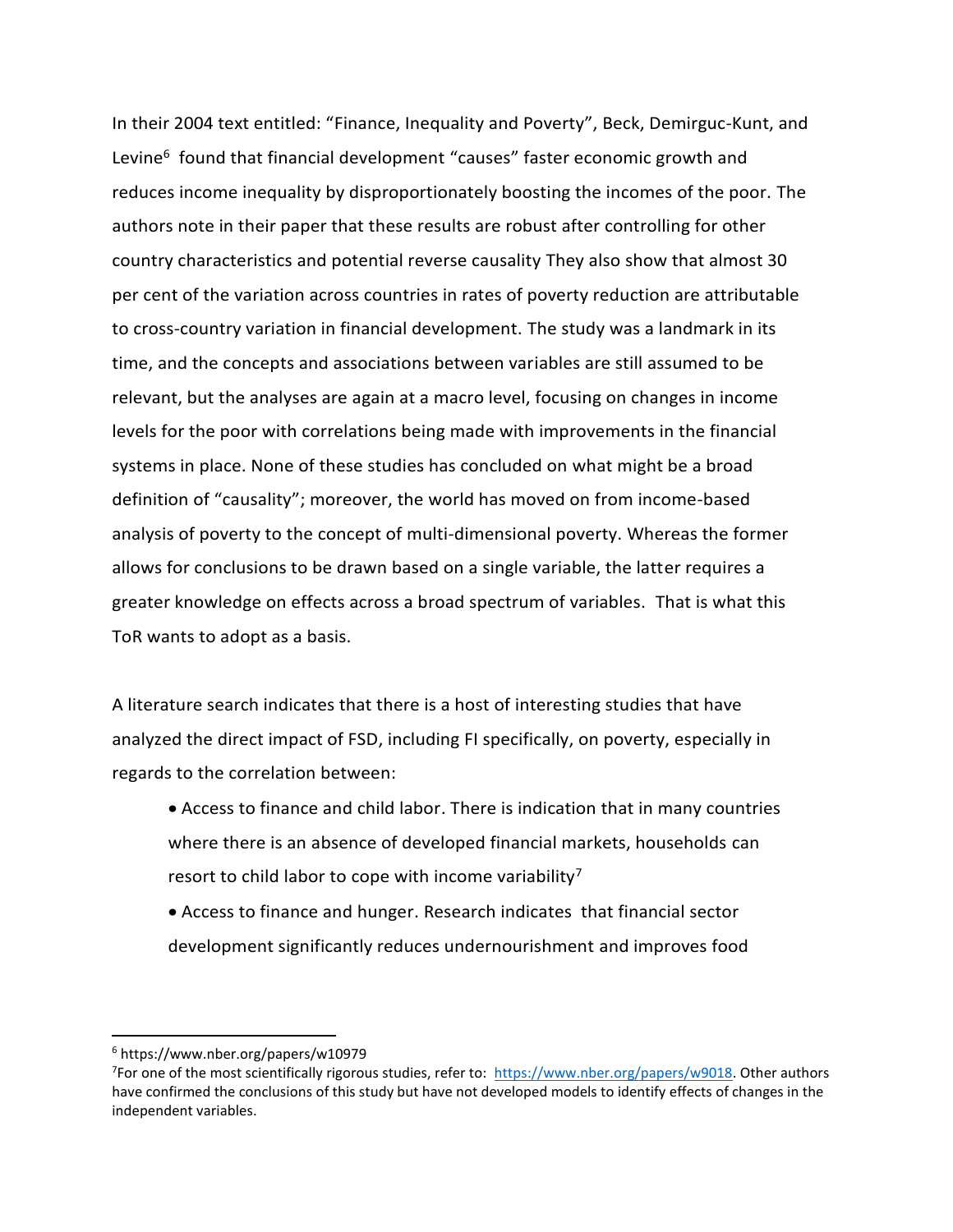insecurity<sup>8</sup>

• Access to finance and unforeseen shocks, including climate and environmental – In the specific context of SDC cooperation, there is evidence that financial deepening reduces the poor's vulnerability to shocks<sup>9</sup>

These effects have been confirmed by meta studies published in many journals and websites. Multiple studies have documented a robust negative relationship at the country level between indicators of financial depth and the level of income inequality as measured by the Gini coefficient<sup>10</sup>. And they seem to be robust to country contexts, although the CGAP research did not cover Mozambique. For example, in the transition economies, The SECO found considerable positive effect of financial sector development on economic growth in the long term because a well-functioning financial sector is essential for private sector-led growth

A more recent publication, entitled: "Effect of financial inclusion on poverty and vulnerability to poverty: Evidence using a multi-dimensional measure of financial inclusion  $11$  came to similar conclusions but was specifically contextualized to Ghana. The authors warned against generalizations to other countries or economies.

While interesting, these types of conclusions found in most research papers, mostly serve to confirm established hypotheses through deductive processes. Organizations such as FSDMoç would still find it a challenge to justify why it should be supporting an FI innovation intervention that could assist in reducing poverty based on these conclusions since it could not monitor the generation of the specific effects associated with poverty abatement. In the same line of thinking, FSDMoç finds it difficult to select, in a rational and evidence-based fashion, those interventions that it should support

<sup>8</sup> Claessens, Stijn; Feijen, Erik. 2006. "Financial Sector Development and the Millennium Development Goals". World Bank Working Paper No. 89.

<sup>&</sup>lt;sup>9</sup> SECO paper, 2011

 $10$  Consultative Group to assist the poor (CGAP) Annual Report 2012

 $11$  Koomson, et al, Network for socioeconomic research and advancement, nesra/wp/20/001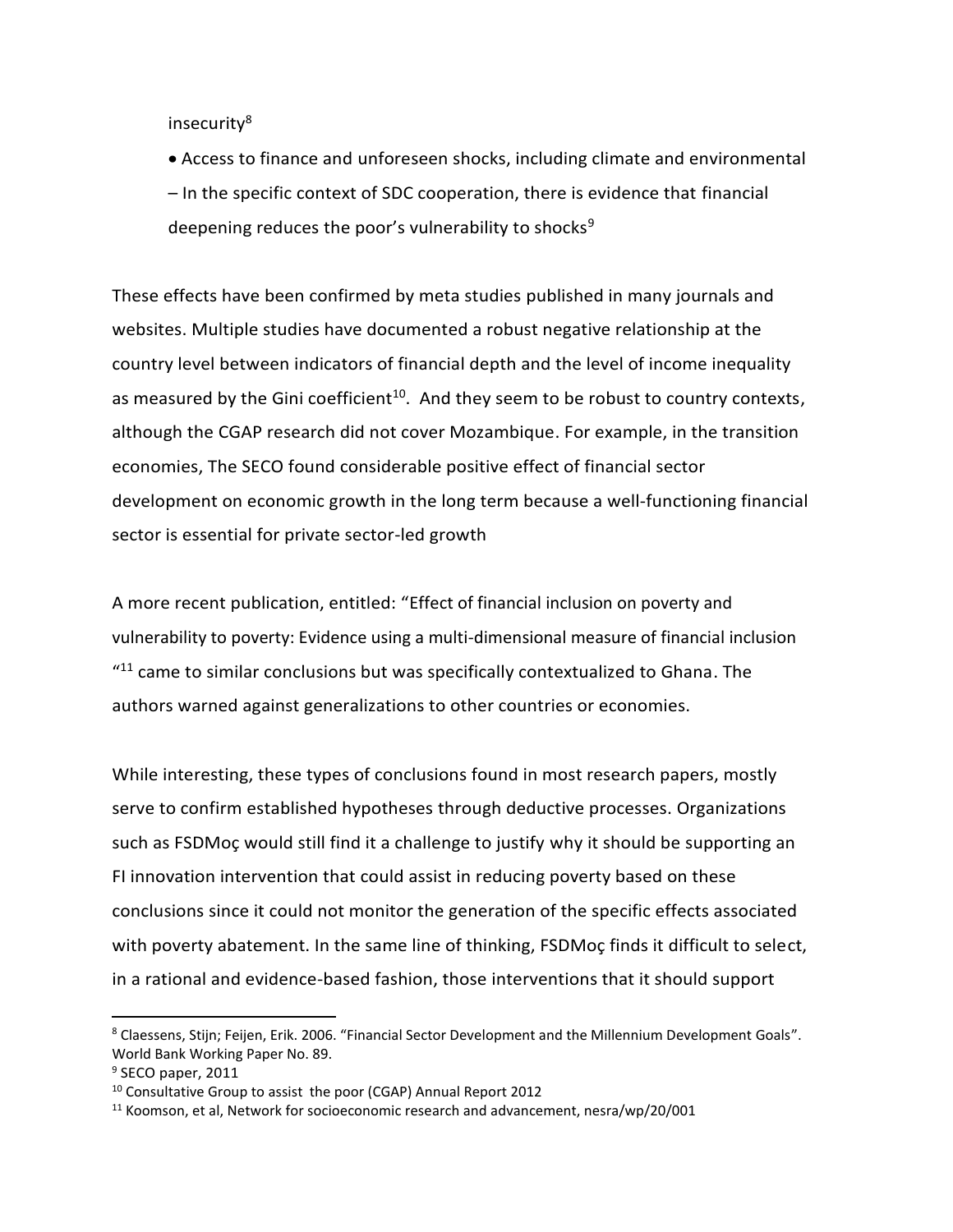from the field of requests from potential grantees.

The Government of Mozambique (GoM) generally and the Ministry of Economy and Finance (MEF) and the Central Bank of Mozambique (BoM) specifically, have, with the support of FSDMoç, been considering different tools and approaches to tackle the situation but without a great deal of evidence-supported research to help in selecting amongst competing initiatives for support and without a model to help in analyzing (i.e. the due diligence process) the potential poverty abatement effects of the proposed interventions. Logically, since they cannot do that ex ante, they cannot monitor effects or learn in a real time or ex-post context.

Overall then, financial inclusion, which is measured in terms of breadth and depth of the use of the financial system, means that people are able to use multiple products and services (money transfers, deposit accounts, savings, insurance, access to financial education). But again, no research has definitely shown how to identify and then use those variables that can link the financial inclusion outputs to poverty reduction effects in a way that can help MANAGERS to identify what possible poverty-mitigating effects their investments might have. This emphasis on "use" is important: this ToR specifically requests what could be called a "tool" (or a set of tools" to help FSDMoç identify the possible poverty-mitigation effects of its investment decisions.

The FSD programme design as used across Africa is primarily based on correlation-based evidence which shows that improvement in poor people's accessto finance occurs in tandem with reduction income inequality and poverty. For FSDMoc, it is also rooted in an assessment of the financial market in Mozambique conducted incollaboration with the Government of Mozambique (GoM), The Swedish International Development Agency (SIDA), the UK's FCDO office, the World Bank (WB), and German Development Bank (KFW). Based on that assessment, FSDMoç decided that that its key focus areas would include: (i) macro level interventions to improve policies and regulations that govern the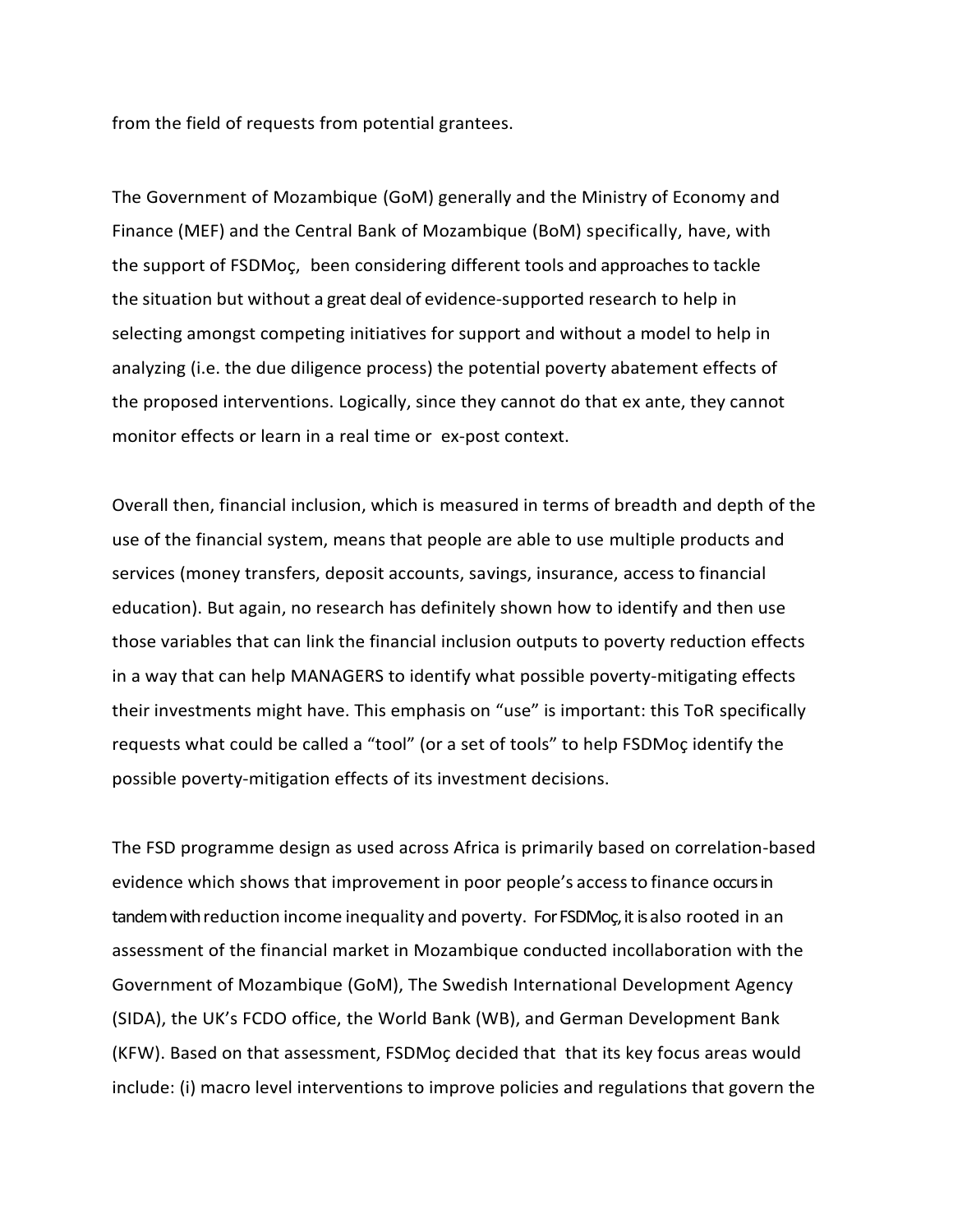functioning of the financial sector and the data that supports effective policymaking; (ii) meso level interventions to build institutions and infrastructure that support the functioning of the financial sector (like credit reference bureaus, collateral registries, and mobile payment platforms) as well as facilities to support financial service providers in advocacy and training; (iii) micro level interventions focused on working with financial institutions to develop and deliver products and services targeted at poor households and MSMEs as well as working on the demand-side challenges associated with literacy and education, gender discrimination and lack of adequate collateral and property rights. Interventions which target "harder to reach" women customers will be a specific priority.

But again, much of the supporting documentation for these approaches are not necessarily based on effects of poverty in specific terms even though the Theories of Change used by some FSDs Africa are beginning to focus on impact on the poor rather than "access" or "use" of the financial system, as has been the case in the past. Many proxy measures are still used to assume poverty reduction (ex. number of households with bank accounts).

Overall, it can be stated that FSDMoç needs to better understand the causal links between the FI interventions it will support and the effects of these interventions on vulnerable individuals and households in Mozambique; in addition, this knowledge needs to include the effects on the sustainability and growth of SMSEs. FSDMoç also needs to better understand how and why the FI interventions change the way that poverty is manifested in those three cases.

#### **Objective of the mandate:**

Provide FSDMoç with a management tool that it can use to support its strategic and operational planning processes, as well as its ongoing operational monitoring and management, in terms of how should its initiatives be configured and deployed so that they directly contribute to poverty abatement for households and SMSE in Mozambique.

#### **Deliverables:**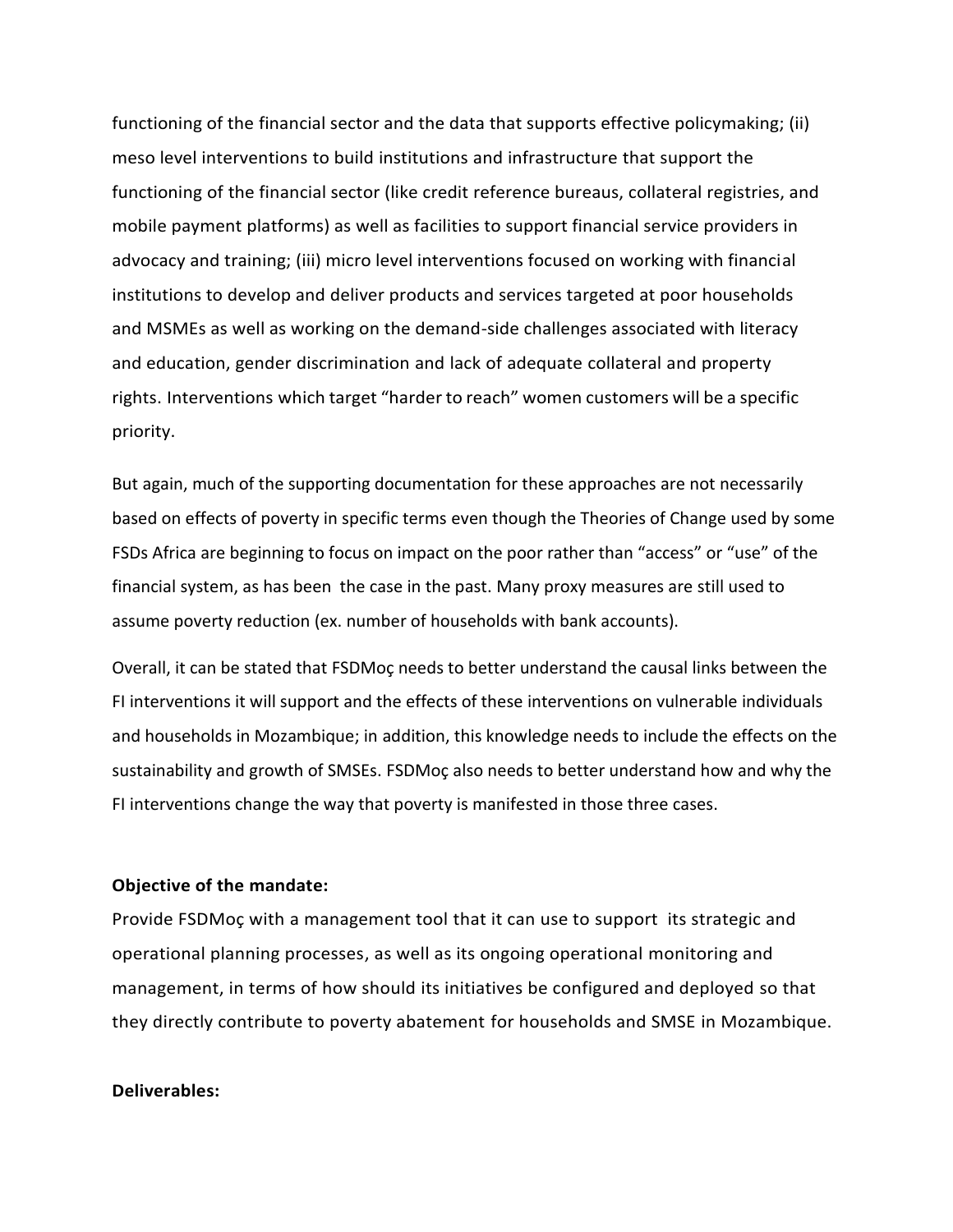There are five deliverables:

- 1. An Inception report that lays out the detailed work plans, methodologies and approaches that will be used for the mandate. This report is due four weeks after contract signing. FSDMoç will provide comments to what has been proposed within five working days. A revised version is due five working days after comments are sent back from FSDMoç
- 2. A progress report delivered by Videoconference and based on a MS PowerPoint package delivered three working days prior to that meeting. The meeting will take place 12 weeks after project signing. This report will deal with progress on the mandate and not on the presentation of a proposed model or its justification unless that is deemed to be a priority on the part of the research team. If decisions are required, they should be briefly outlined in an e-mail that accompanies the MS PowerPoint package.
- 3. A draft report that meets the objectives of the mandate. The draft report will be due 15 weeks from contract signing. The report will be written in English. No executive Summary is required at this stage. The draft should not exceed 35 pages in length excluding annexes (see next point). FSDMoç will provide comments within 05 working days. A videoconference will be set up at a mutually convenient time before comments are sent in order to exchange ideas on the model proposed and clarify issues if necessary.
- 4. A final report due 18 weeks after contract signing. The final report, in English, will contain a three-page Executive Summary written in English with a Portuguese translation. The entire report will be of publishable quality and will have been professionally proofread. The final report should not exceed 30 pages in length, not counting Annexes.. Contextual information, methodologies, data, references and notes, and similar content, should be placed in an Annex.
- 5. A videoconference-based presentation at a workshop that will be organized by FSDMoç. The contractor will have a maximum of 30 minutes to go over the report and its findings in detail, followed by a 60-minute question-and-answer period. A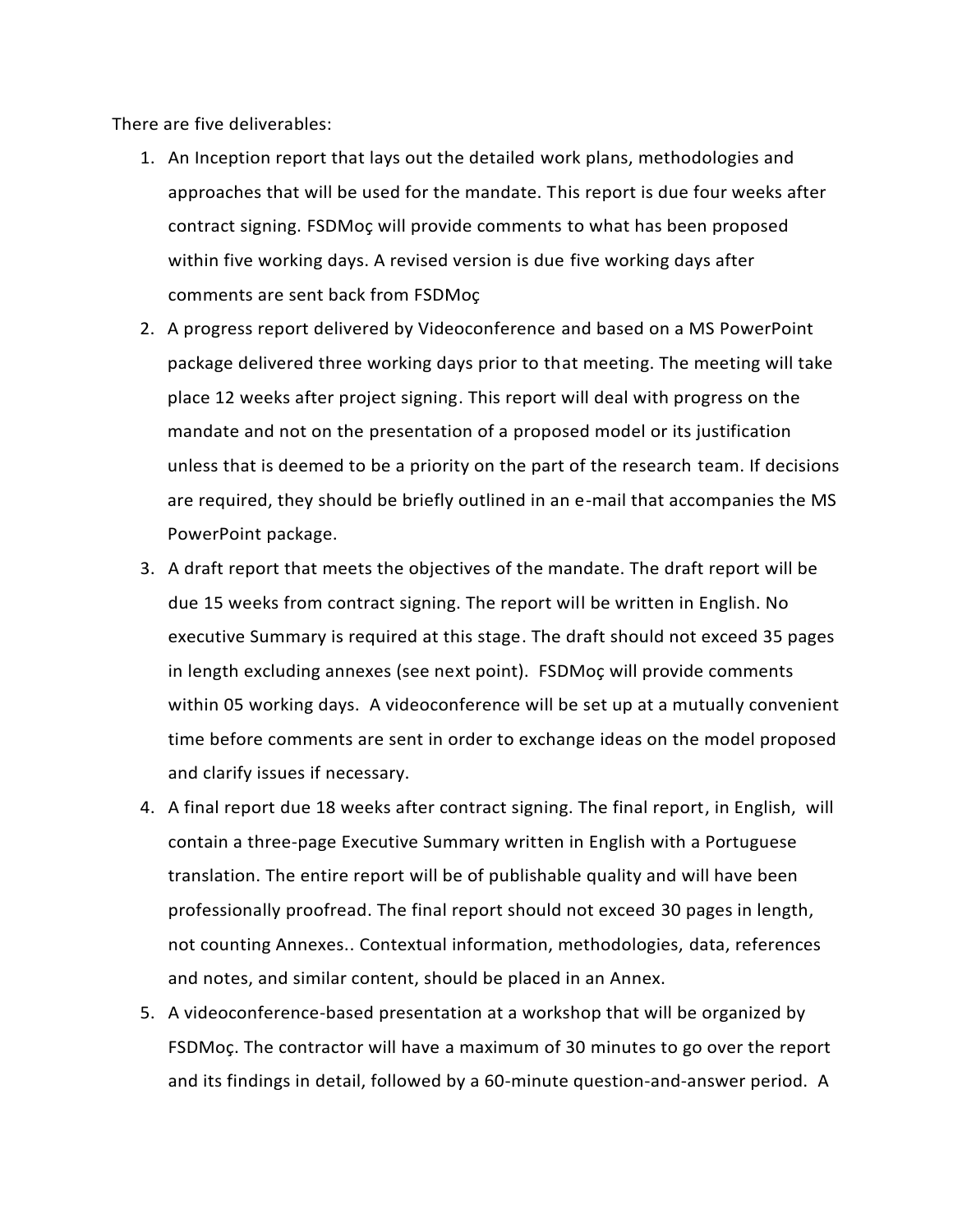broad stakeholder audience is proposed.

## **Proposal**

The proposal shall be in two parts: technical and financial. There is no need to send separate documents; both parts may be combined in a single document.

- a) The technical proposal
- Shall outline the composition and qualifications of the research team and specify the role that each member will be assigned. It is expected that the team leader will require at least 30% of the total Level of Effort proposed for the entire team.
- An approach and methodology specific to the objective of the mandate will be included, as well as a description of why the proposed approach and methodology are appropriate from a research perspective.
- Annexes will contain two examples of publications or reports (in the same or similar domains as illustrated above) written by the Team Leader (i.e. the TL is the principal author) assigned to the team.
- A table listing recent similar mandates undertaken by proposed personnel (last 10 years) shall be included. Countries where the intervention(s) was (were) carried out need to be specified. Only those mandates that were executed by the people that are being proposed for this mandate should be included.
- The proposal should outline how the model itself will be developed (by whom, based on what, how was the model validated, how was peer reviewing or quality assessment accomplished, etc).
- An updated CV of the proposed team members. The team members proposed must have performed similar studies in Africa before. Previous experience in analyzing poverty effects in grounded research is considered an advantage.
- The reports must be presented in English, with a translation of the Executive Summary to Portuguese.
- A work plan based on a simple GANTT chart that clearly identifies milestones and expected delivery dates for milestones.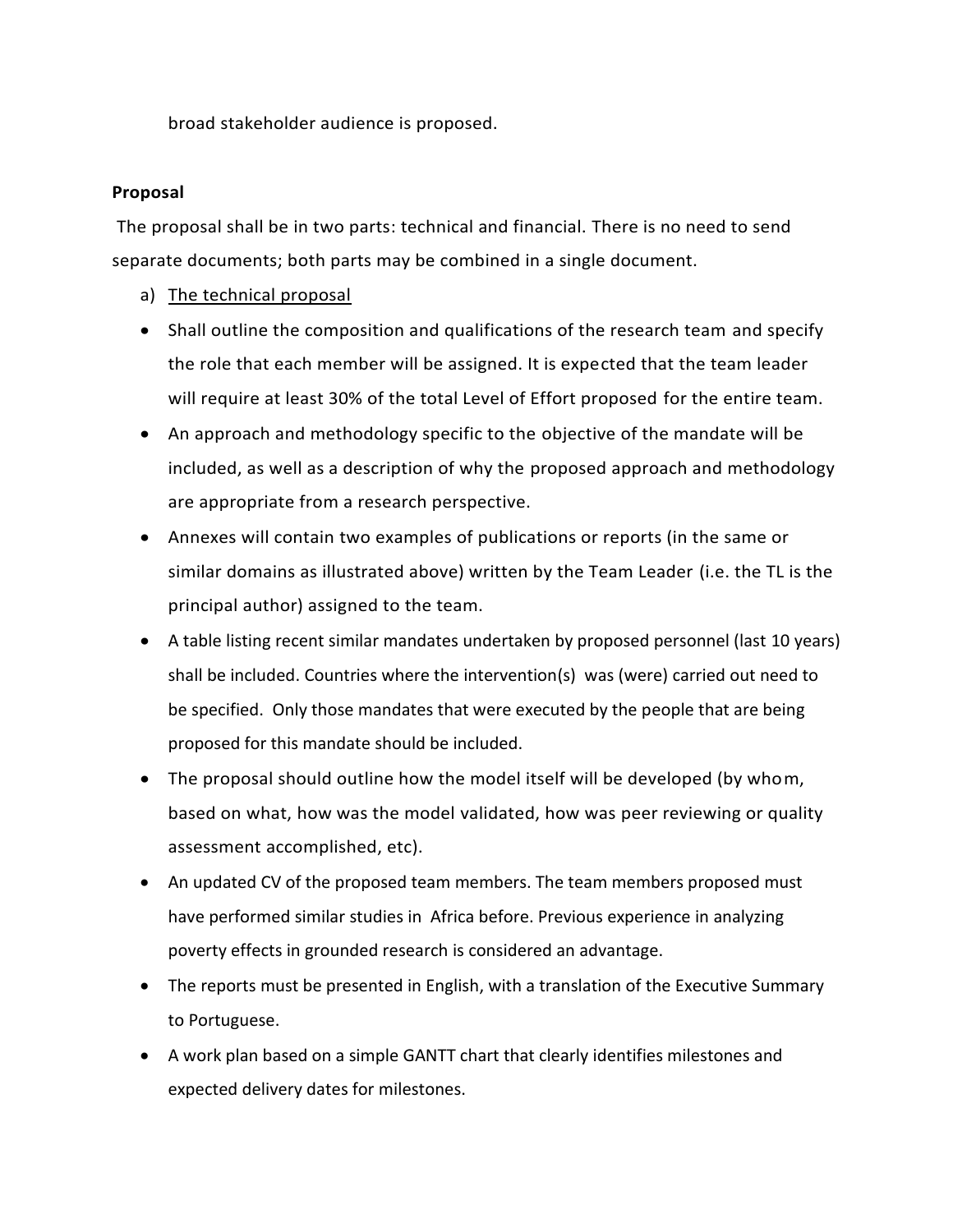- The proposal must state clearly how international team members will conduct their research and collaborate on model-building if they cannot travel.
- b) Financial proposal
- The financial proposal shall be stated in Euros at the forex conversion rate found at:

[https://ec.europa.eu/info/funding-tenders/procedures-guidelines](https://ec.europa.eu/info/funding-tenders/procedures-guidelines-tenders/information-contractors-and-beneficiaries/exchange-rate-inforeuro_en)[tenders/information-contractors-and-beneficiaries/exchange-rate-inforeuro\\_en](https://ec.europa.eu/info/funding-tenders/procedures-guidelines-tenders/information-contractors-and-beneficiaries/exchange-rate-inforeuro_en)

• The financial proposal shall include all chargeable items.. The number of days worked for each member of the team, and the daily fee for each team member shall be explicitly stated. Mozambican taxes will not be included in the price.

The proposal must be sent electronically to:

### [fsdmoc@fsdmoc.org.mz,](mailto:fsdmoc@fsdmoc.org.mz)

The proposal must be received by July 8<sup>th</sup>, 6 p.m., Maputo time (UTC+2)

Requests for clarifications may be sent to [fsdmoc@fsdmoc.org.mz,](mailto:fsdmoc@fsdmoc.org.mz) until June 27<sup>th,</sup> 6 p.m., Maputo time.

The proposal will be judged on the following basis:

| <b>Requirement</b> | <b>Standard</b>                 | <b>Points</b> |
|--------------------|---------------------------------|---------------|
|                    |                                 | maximum       |
| Methodology        | Must be likely to yield valid   | 25            |
|                    | findings and conclusions.       |               |
| Workplan           | Must fit into the timeframe     | 5             |
|                    | specified in the ToR, represent |               |
|                    | the best allocation of most     |               |
|                    | qualified team members.         |               |